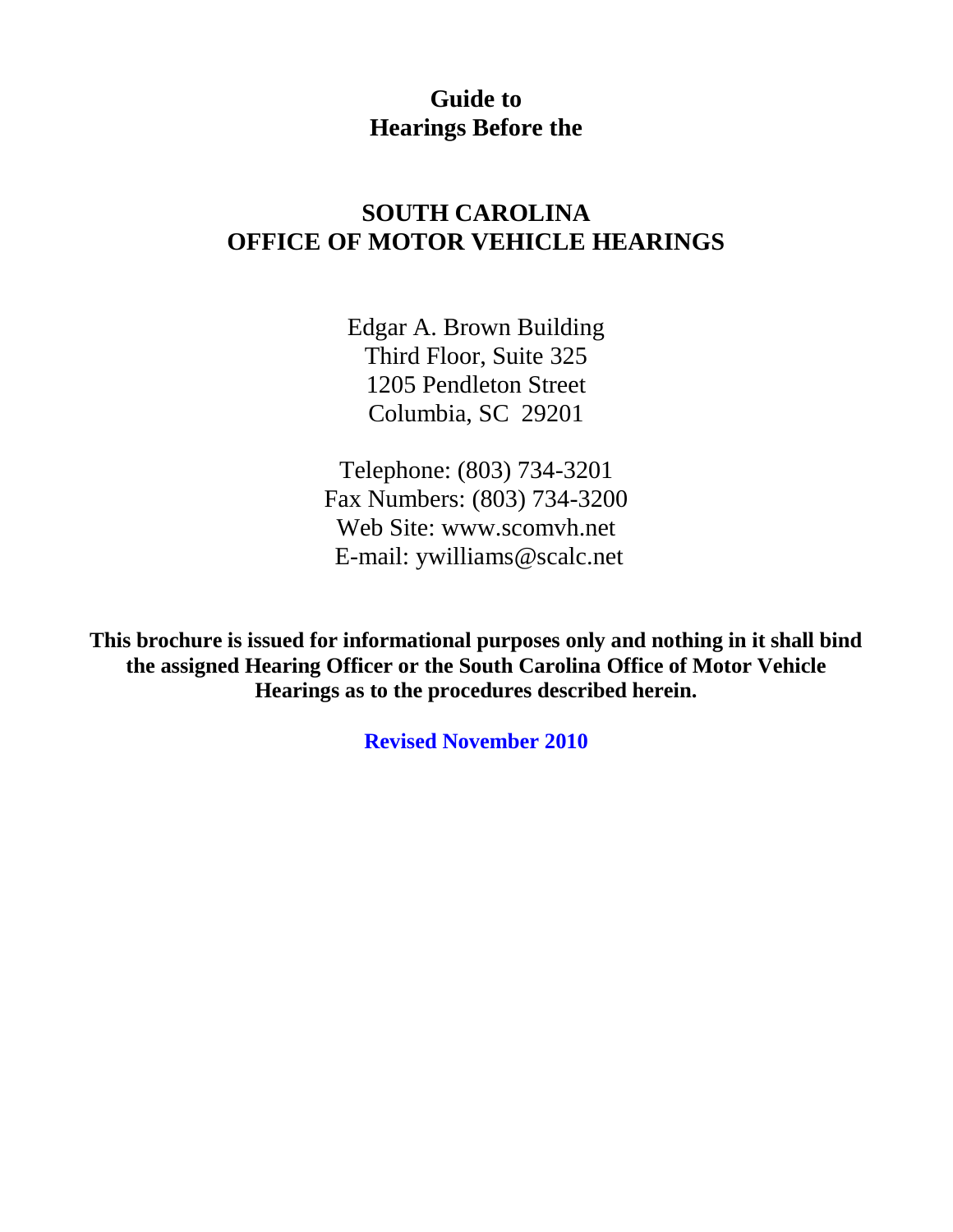# **What is the Office of Motor Vehicle Hearings?**

The Office of Motor Vehicle Hearings (OMVH) was created in 2005 and is an office within the South Carolina Administrative Law Court. There are five Hearing Officers, one of whom will be assigned to hear your case.

The OMVH provides a neutral forum for fair, prompt and objective hearings for persons affected by an action or proposed action of the South Carolina Department of Motor Vehicles, ensuring due process and respecting the dignity of all.

# **How do I contact the OMVH?**

The Administrative Coordinator or the assigned Hearing Officer's assistant may be contacted at the addresses or numbers on the back cover of this brochure.

# **Where is the OMVH located?**

The offices of the OMVH are in Suite 325, third Floor, Edgar A. Brown Building, State House Complex, 1205 Pendleton Street (located at the corner of Pendleton and Sumter Streets), Columbia. Street parking at metered spaces is available.

### **How do I use this brochure?**

This brochure is provided by the OMVH to help you prepare for your hearing. The information applies to the most common kinds of cases that come before the OMVH. The procedures outlined are designed to handle most types of cases. However, some procedures are optional with each Hearing Officer. This brochure does not cover all situations that might arise, but it should help you to better understand the process and prepare your case. You should also refer to the Rules of Procedure of the OMVH which you may find online at our website.

**REMEMBER:** It is important that you read carefully the documents sent to you by the OMVH. Those documents tell you the issues involved, what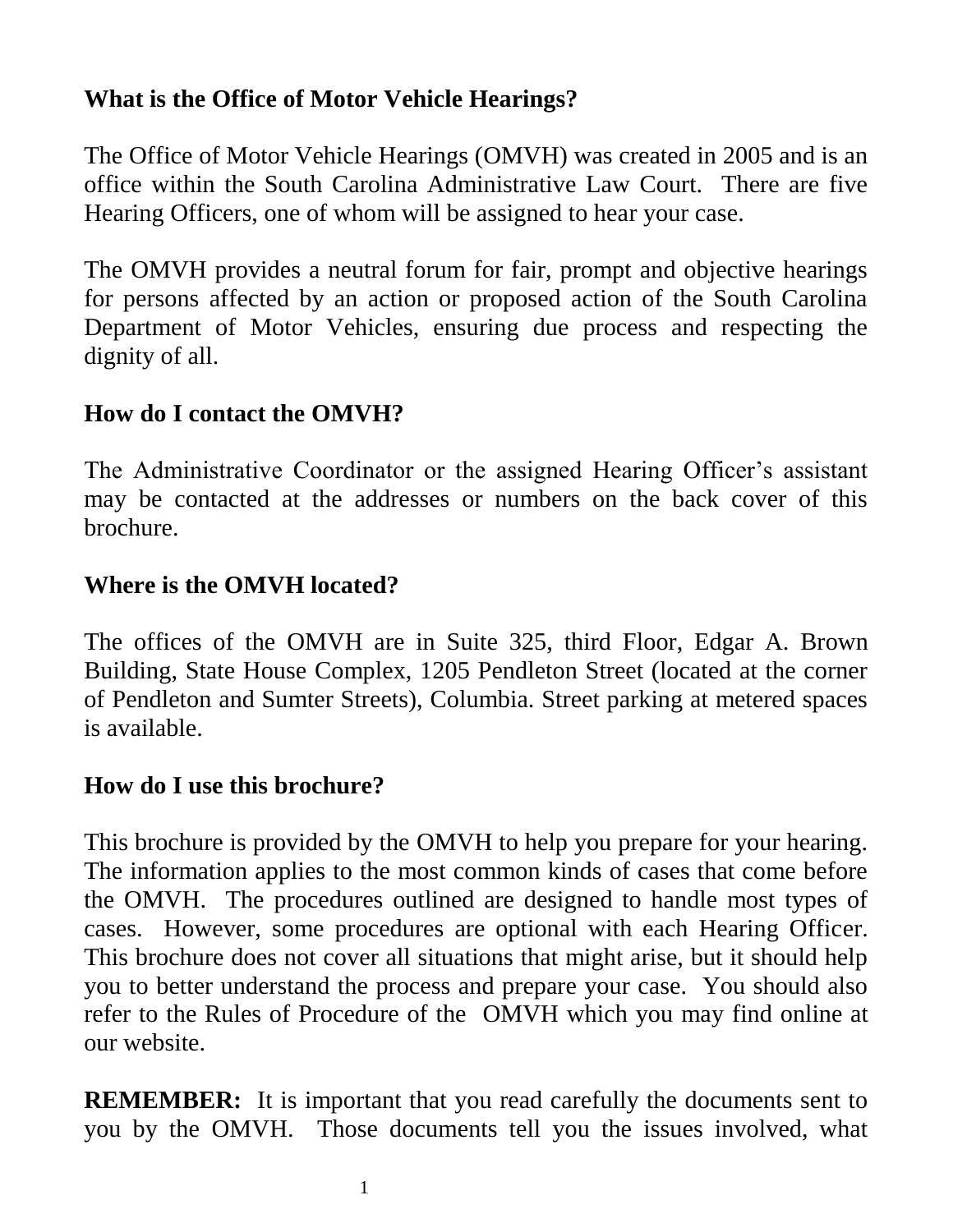deadlines you must meet and what rights you have.

# **How does my case get to the OMVH?**

A request for a contested case hearing must be filed directly with the OMVH with the required filing fee. The filing fee is required to accept your case and it is NON-REFUNDABLE. Shortly after the case has been assigned to a Hearing Officer, a hearing notice will be sent to you and all other parties which will state the date, time and place of the hearing.

#### **Who can represent me?**

You may be represented by an attorney or you may appear on your own behalf (called "pro se"). It is up to you to decide whether you will retain an attorney. **The OMVH cannot advise you on this decision and cannot recommend an attorney. If you choose to have someone represent you at the hearing only attorneys may appear on your behalf** and argue your case before the Hearing Officer.

### **Can I talk to the Hearing Officer?**

No party is allowed to speak to the Hearing Officer about the case without all the other parties being involved. Each Hearing Officer has a staff person that you can speak with to clarify procedural and scheduling matters and who can provide information from the case file. However, **no Hearing Officer or OMVH employee can give you any legal advice and you should never attempt to discuss the facts of your case with any Hearing Officer or employee of the OMVH**. Your opportunity to explain the facts and your position is at the hearing.

### **How do I file documents with the OMVH?**

In most instances, only written responses, motions and requests will be considered by the Hearing Officer. Documents can be filed with the OMVH by: (1) U. S. mail; or (2) hand-delivery. When you are required to file a document by a certain date and you are sending it by mail, you should include a certificate of mailing stating the date you mailed it to the OMVH and the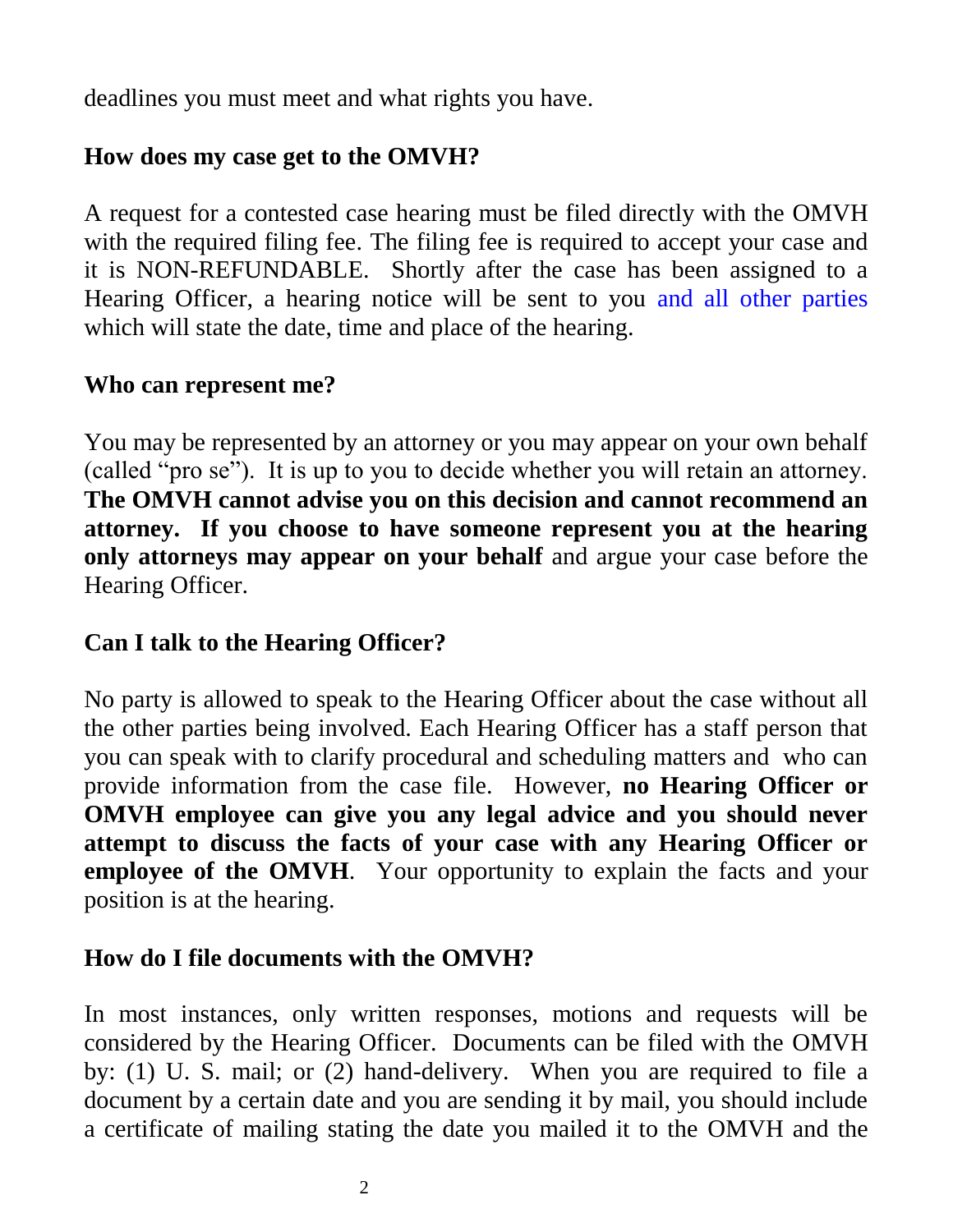other parties. If there is no certificate of mailing, then the date the envelope is postmarked by the U.S. Postal Service will be the date it is considered filed. Documents delivered by facsimile are not considered filed. Delivery by any means other than U.S. Mail delivery will be considered filed on the date of receipt.

You must always include the docket number on all documents filed with the OMVH. **Anything you file with the OMVH must be copied to all the other parties involved in your case.** Notify the OMVH immediately if your mailing address or telephone number changes. If you retain an attorney, all correspondence in your case from the OMVH will go to your attorney's address.

# **Can I settle my case or compromise it with the South Carolina Department of Motor Vehicles without going to a hearing?**

It is entirely appropriate for parties to discuss settlement or compromise and resolve issues without having to attend a hearing. If you settle your case prior to the hearing, you must immediately notify the Hearing Officer or his staff assistant by telephone and in writing. Normally the Hearing Officer will dismiss a case after the parties notify his/her staff assistant that it has been settled.

### **What if I decide to withdraw my request for a hearing?**

You may withdraw your request for a hearing at any time by immediately by notifying the Hearing Officer or his/her staff assistant by telephone and in writing. Court costs may be assessed against you if you do not timely inform the Hearing Officer or his/her staff assistant of the withdrawal request.

### **Is my hearing like a real trial?**

Your hearing will be very similar to a trial in court, with witnesses, exhibits and rules of evidence. A Hearing Officer will preside. The Hearing Officer is not employed by the South Carolina Department of Motor Vehicles and does not represent the Department at the hearing.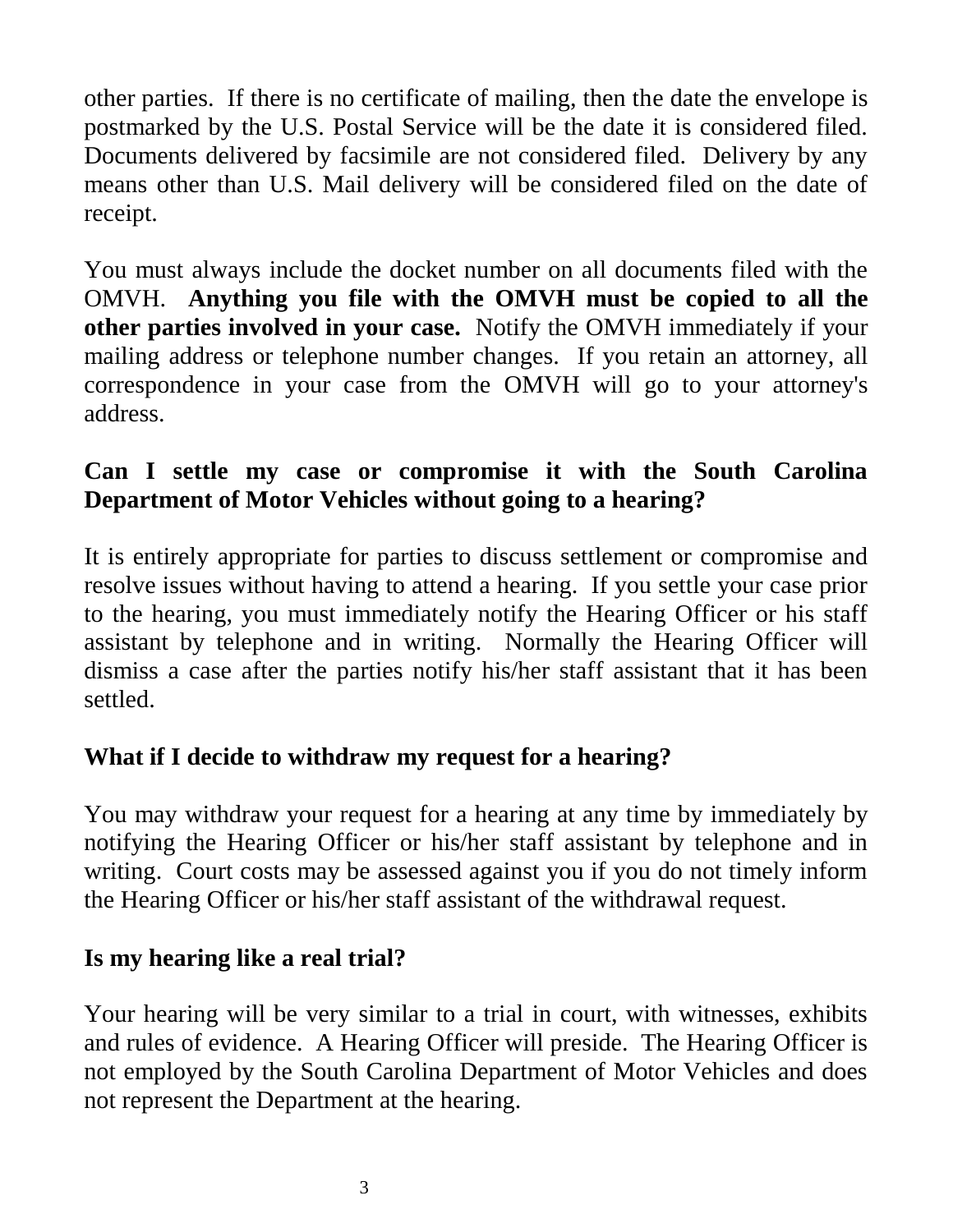# **How do I prepare for my case?**

Generally, the party requesting the action or relief has the burden of proof. However, if you have a license and the South Carolina Department of Motor Vehicles wants to take some disciplinary action against you, the Department has the burden of proof and must establish that you violated the laws or regulations charged. However, you should be prepared to offer evidence at the hearing of your good character and conduct, any mitigation and rehabilitation, as well as any evidence refuting the charges, as appropriate.

Depending on the case, you may want to bring witnesses who know about the issues involved. You should also bring documents (such as contracts, business records, or checks), photographs, or other items that may help prove your case. With documents, try to bring the original and two copies. Items introduced into the record at the hearing become the property of the OMVH and will be retained by the Hearing Officer.

You must contact the South Carolina Department of Motor Vehicles to see or copy the agency file and any other relevant evidence. You may have to pay for any copies requested. The OMVH can provide information only from its case file. Discovery must be completed before the hearing.

If you are a party, you have the right to subpoena from individuals, businesses, and the South Carolina Department of Motor Vehicles relevant records or other things to be produced at the hearing. Witnesses whose testimony is relevant to your case can come voluntarily to the hearing, or you may serve a subpoena on a person which would compel them to be present at the hearing. Contact the OMVH Administrative Coordinator prior to the hearing to request subpoena forms and instructions. **You must arrange to have someone else serve the subpoenas and will have to pay any applicable fee for serving it.** 

**REMEMBER:** This hearing is your chance to tell the Hearing Officer your story. It is important that you bring any documents or witnesses to the hearing which will support your case.

#### **When is my hearing and who is involved?**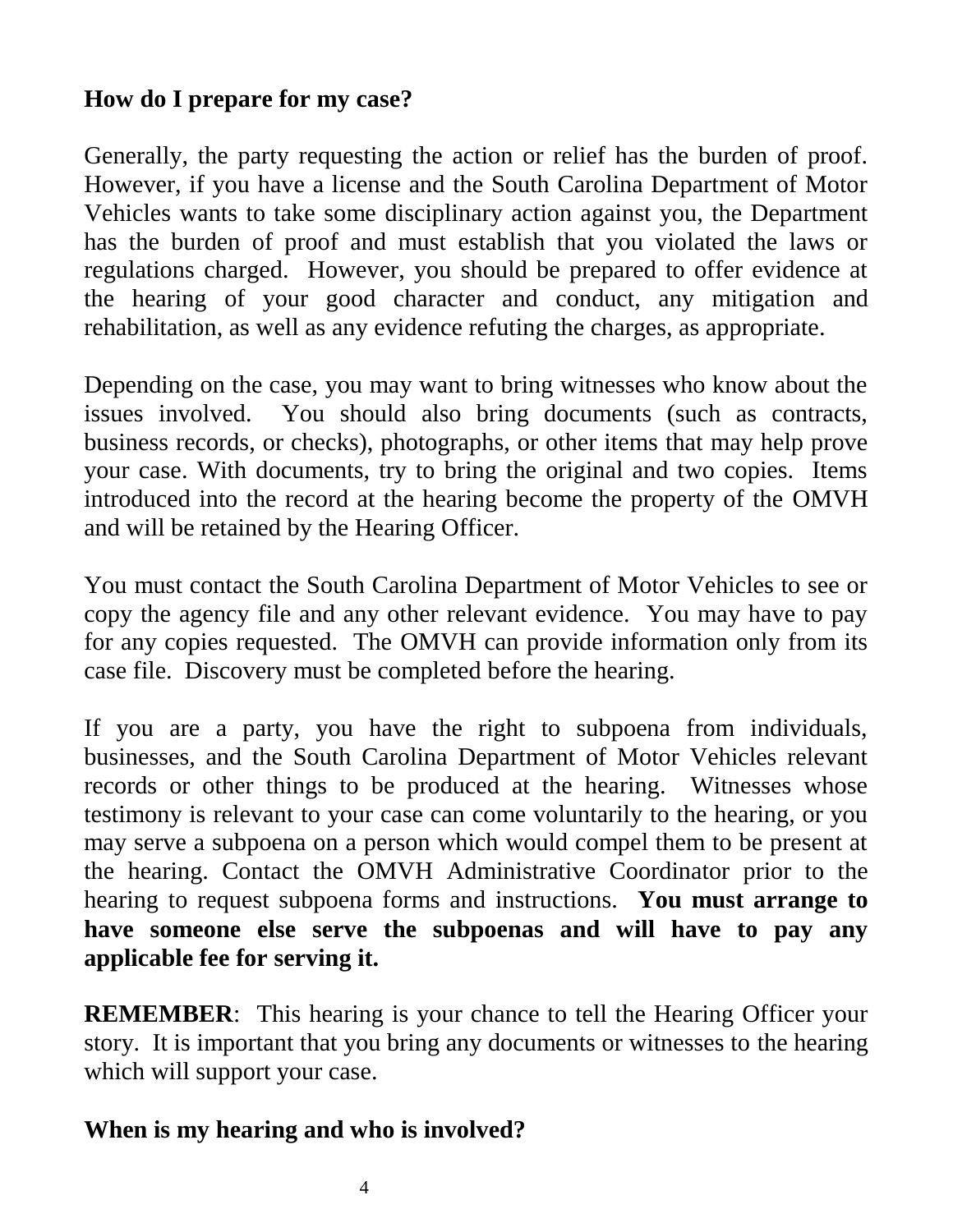OMVH will send a hearing notice to you which will contain the date, time, place and nature of the hearing. The notice will also contain other important information that you need to read. The notice will be sent to you at least 30 days before the hearing date unless the time for notice is waived by all parties or is otherwise provided by statute. OMVH schedules and conducts its hearings at numerous locations in South Carolina.

### **Is the hearing location accessible to people with disabilities?**

The OMVH hearing rooms are accessible to persons with physical disabilities. If you or other persons planning to attend a hearing have special need requiring reasonable accommodation, please contact the Administrative Coordinator as soon as possible so arrangements can be made.

# **Can the date of the hearing be changed?**

Hearings are postponed only when extraordinary circumstances exist. You must give the Hearing Officer or his/her assistant a good reason to change a hearing date. If you cannot attend on the date and time scheduled, contact the Hearing Officer or his/her assistant as soon as you know of the problem. To request a change of date, you must state the reason(s) for the change. The Hearing Officer may require that you file a written motion with an affidavit attached. Make your request as far in advance of the hearing as possible. Notify the other parties of your request at the same time you notify the hearing officer. If the hearing date is changed, a new hearing notice may be required to be sent to all parties.

# **What if I don't attend the hearing?**

Unless the Hearing Officer informs you that the hearing is postponed, **it will take place when scheduled, even if you are not present.** If a hearing is held and you do not attend, any relief requested will probably be denied. If an emergency arises and you will be late for the hearing, call the Hearing Officer's assistant to explain the problem. If you cannot reach the Hearing Officer's assistant, contact the Administrative Coordinator.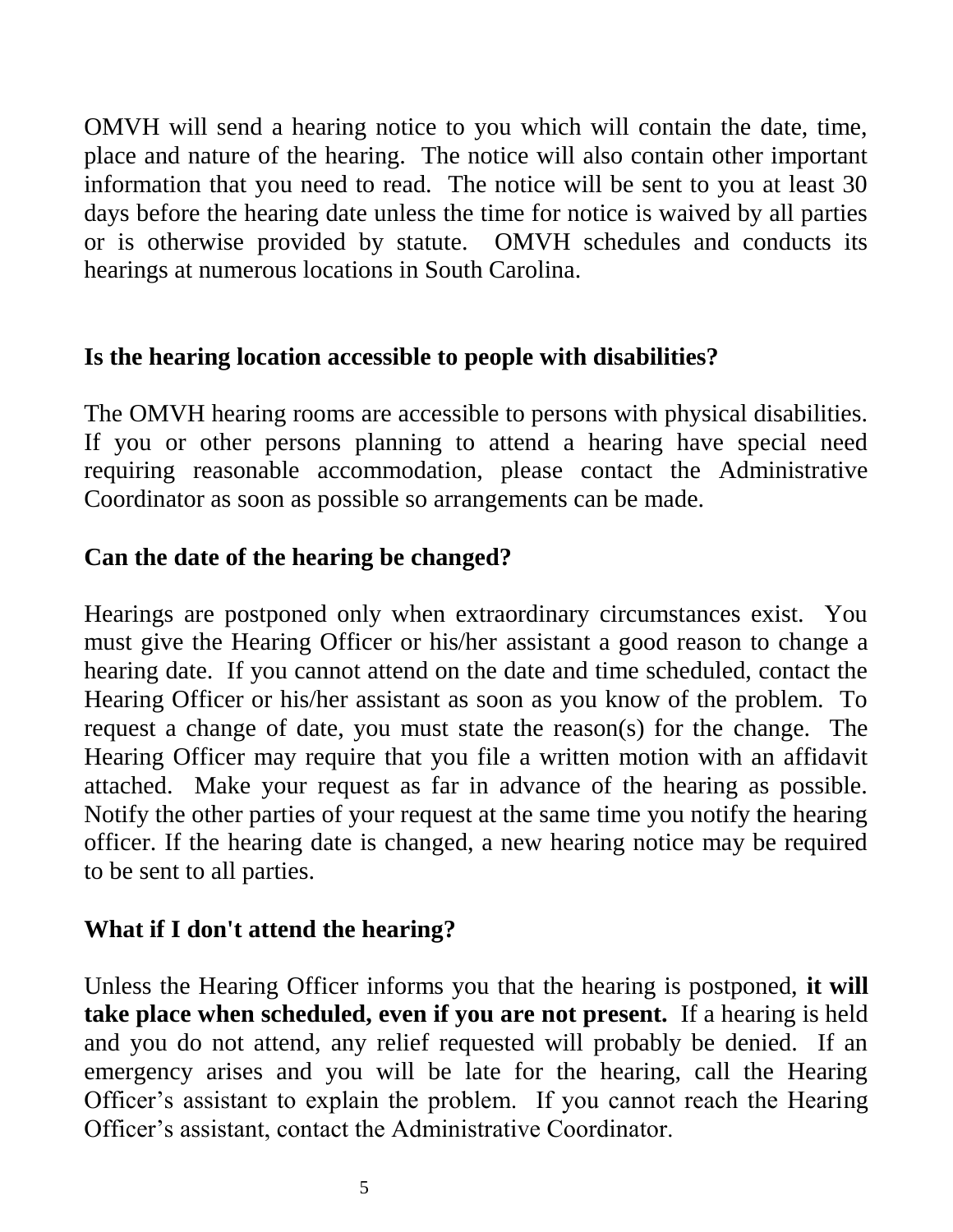# **What will happen at the hearing?**

When the hearing begins, the Hearing Officer will usually allow each party to make an opening statement. This tells the Hearing Officer what each party intends to prove. Each party can then offer relevant evidence to prove its case. Evidence can be sworn testimony at the hearing or certain kinds of documents, such as business records. You must prove the accuracy of documents you submit.

Each party will be allowed to present evidence through witnesses and otherwise (documents that are admissible). Witnesses are subject to cross- examination by the other party.

**REMEMBER**: Your chance to present evidence is at the hearing. Before the hearing closes, you must submit all the evidence you want the Hearing Officer to consider. Only in rare cases will the Hearing Officer allow new evidence to be submitted after the hearing is over.

After all testimony is heard, each party has the opportunity to make a closing argument, with the petitioner usually going first. The party that goes first also has the right to make a short reply argument. Closing arguments address only those facts brought out in testimony or in documents allowed to come into the record as evidence. Opening statements and closing arguments are not evidence.

# **Can I obtain an audio recording of the hearing?**

Yes, but you must pay the cost of preparing the audio recording. You may contact the OMVH Administrative Coordinator to request it and must send the required fee in the form of a money order, cashier's check or certified check before it will be mailed to you.

### **When will the Hearing Officer issue a decision and can I appeal it?**

The Hearing Officer who hears your case will issue a written final decision as soon as possible. Please be aware that there is no law or rule mandating when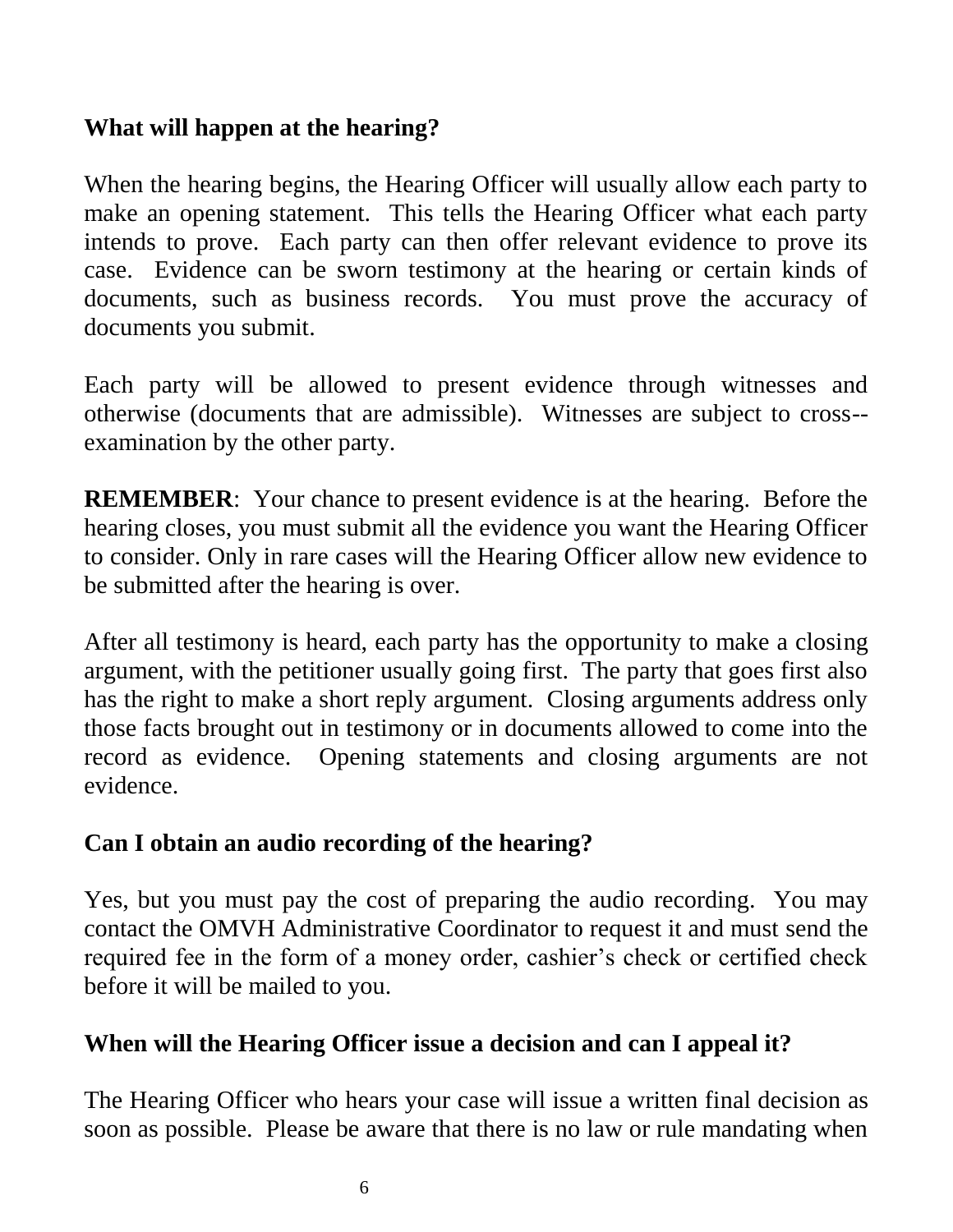an order must be completed. A party may appeal the final decision to the South Carolina Administrative Law Court within 30 days of receipt of the decision. The appeal will be heard by an Administrative Law Judge. Contact the Clerk's office at (803) 734-0550 for more information or visit the Rules of Procedure governing appeals on the ALC website (www.scalc.net).

Hearing Officers:

Robert F. Harley, Jr., Senior Hearing Officer Office Assistant: Francis Inabinet-(803) 734-3209 [FInabinet@scalc.net](mailto:FInabinet@scalc.net)

Phil Addington, Senior Hearing Officer Office Assistant: Francis Inabinet-(803) 734-3209 [FInabinet@scalc.net](mailto:FInabinet@scalc.net)

Phil Hayes, Hearing Officer Office Assistant: Frances Inabinet-(803)-734-3209 [Finabinet@scalc.net](mailto:Finabinet@scalc.net)

Brigette Autry, Hearing Officer Office Assistant: Frances Inabinet-(803) 734-3209 [Finabinet@scalc.net](mailto:Finabinet@scalc.net)

Tracy G. Holland, Hearing Officer Office Assistant: Frances Inabinet-(803) 734-3209 [Finabinet@scalc.net](mailto:Finabinet@scalc.net)

Receptionist:

Shanna Wilson-(803) 734-3203 [SWilson@scalc.net](mailto:SWilson@scalc.net)